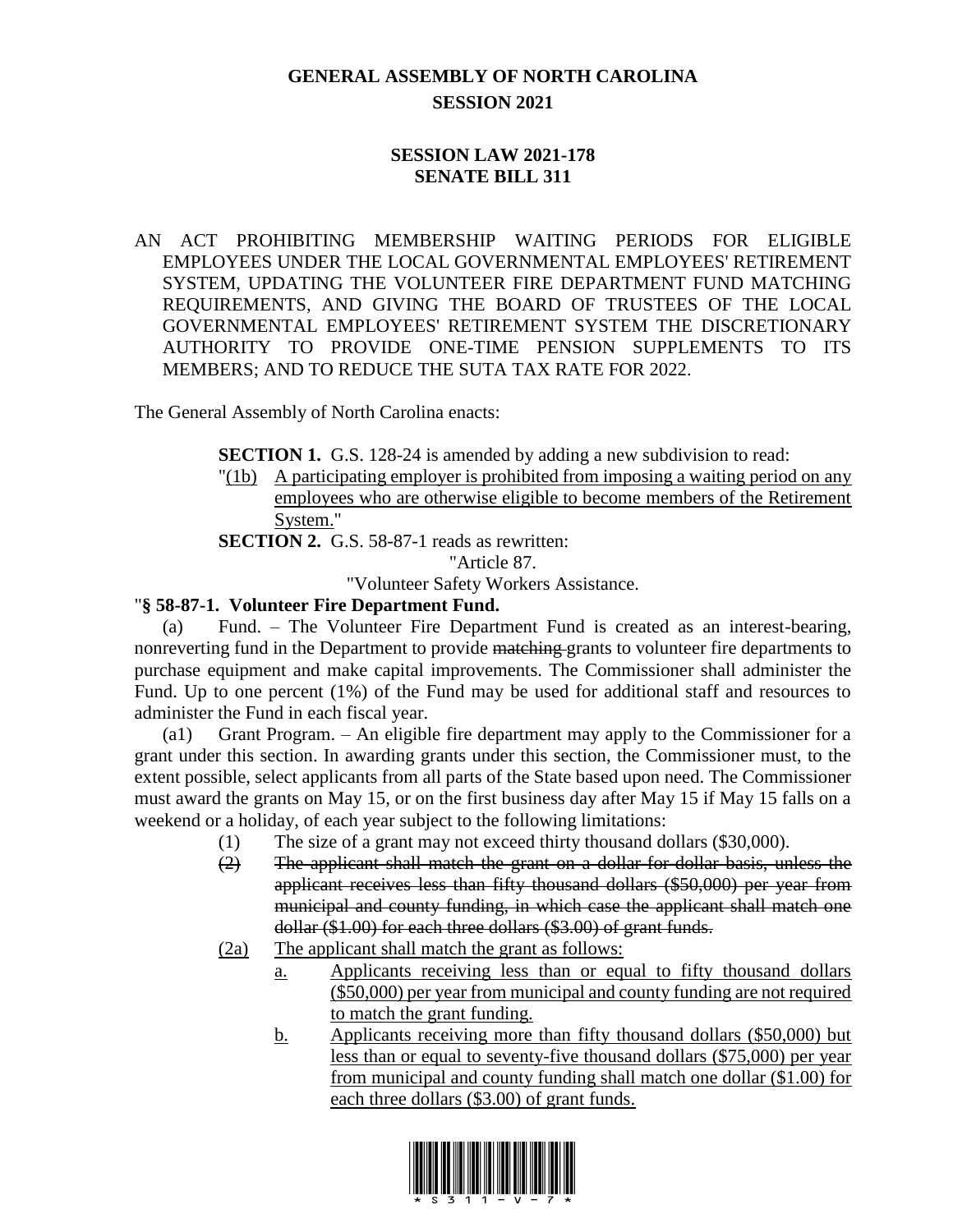- c. Applicants receiving more than seventy-five thousand dollars (\$75,000) per year from municipal and county funding shall match the grant on a dollar-for-dollar basis.
- (3) The grant may be used only for equipment purchases, payment of highway use taxes on those purchases, costs of putting property acquired from the Department of Defense through the Firefighter Property (FFP) and federal Excess Property (FEPP) programs in service, or capital expenditures necessary to provide fire protection services.
- (4) An applicant may receive no more than one grant per fiscal year.

(b) Eligible Fire Department. – A fire department is eligible for a grant under this section if it meets all of the conditions of this subsection. No fire department may be declared ineligible for a grant solely because it is classified as a municipal fire department. [The required conditions are:]

- (1) Repealed by Session Laws 2016-78, s. 2.1(a), effective June 30, 2016.
- (2) It consists entirely of volunteer members, with the exception that the unit may have paid members to fill the equivalent of six full-time paid positions.
- (3) It has been certified by the Department of Insurance.

(c) Report. – The Commissioner must submit a written report to the General Assembly within 60 days after the grants have been made. This report must contain the following:

- (1) The amount of the grant and the name of the recipient.
- (2) The Fund balance at the beginning of the grant cycle.
- (3) Cash receipts through the previous grant cycle.
- (4) Cash disbursements through the previous grant cycle.
- (5) The Fund balance at the beginning and end of the previous grant cycle.

(d) Any funding on deposit with the State Treasury for the purposes defined herein is appropriated up to the amount needed to reimburse volunteer fire departments for grants awarded during the most recent grant cycle."

**SECTION 3.(a)** G.S. 128-27 is amended by adding a new subsection to read:

"(k1) Discretionary One-Time Pension Supplements. – As of December 31 of each year after 2020, the ratio (R) of the Consumer Price Index to such index one year earlier shall be determined, and each beneficiary on the retirement rolls as of July 1 of the calendar year of determination shall be entitled to have a one-time pension supplement paid during October of the same calendar year; provided that any such one-time pension supplement shall be contingent upon a determination by the Board of Trustees under subsection (k) of this section that a permanent increase in benefits will not be paid during the same fiscal year as the one-time pension supplement, but the total fund is providing sufficient investment gains to cover the additional actuarial liabilities on account of such one-time pension supplement. The determination of whether there are sufficient investment gains to cover the one-time pension supplement shall reside exclusively within the discretion of the Board of Trustees and shall be informed by the findings within the annual actuarial valuation reports. In considering whether to grant a one-time pension supplement, the Board of Trustees shall take into account both the rate of inflation as determined by the Consumer Price Index and the record of investment gains or losses during the preceding three-year period. The amount of the one-time pension supplement shall be calculated as a percentage of the annual retirement allowance, where the percentage used is the ratio (R) calculated to the nearest tenth of one per centum  $(1/10 \text{ of } 1\%)$ , but not more than four per centum (4%).

A surviving annuitant of a beneficiary shall be provided a one-time pension supplement under this subsection, when and if payable, calculated using the same per centum.

Any supplement granted under this subsection shall be a one-time pension supplement and not a permanent increase in benefits. If the beneficiary dies before payment of the one-time pension supplement is made, then the payment shall be payable to the member's estate or legal